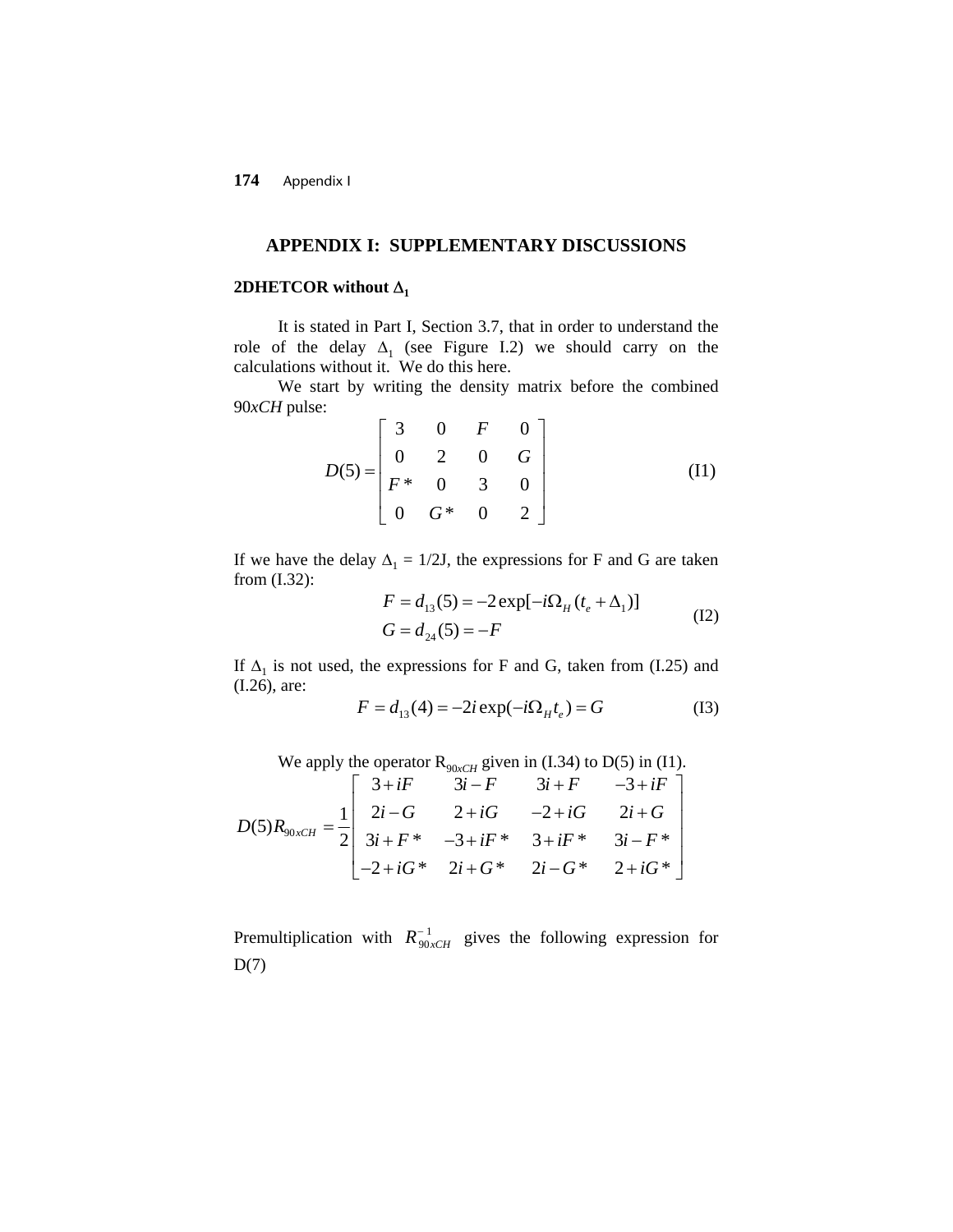$$
\begin{bmatrix}\n10+i(F+G & 2i-F+G & F+G & i(F-G) \\
-F*-G^*) & +F^*-G^* & +F^*+G^* & +F^*-G^*\n\end{bmatrix}
$$
\n
$$
\begin{bmatrix}\n-2i+F-G & 10+i(F+G & -i(F-G & F+G) \\
-F^*+G^* & -F^*-G^*) & +F^*+G^* & +F^*+G^*\n\end{bmatrix}
$$
\n
$$
\begin{bmatrix}\nF+G & i(F-G & 10-i(F+G & 2i+F-G) \\
+F^*+G^* & +F^*-G^*) & -F^*-G^* & -F^*+G^*\n\end{bmatrix}
$$
\n
$$
\begin{bmatrix}\n-i(F-G & F+G & -2i-F+G & 10-i(F+G) \\
+F^*-G^*) & +F^*+G^* & +F^*-G^* & -F^*-G^*\n\end{bmatrix}
$$
\n(14)

Now we can see why having  $G = F$  is counterproductive. The factors *F* and *G* contain the proton information [see (I3)] and, when they are equal, this information disappears from the observable singlequantum coherences  $d_{12}$  and  $d_{34}$ . In this case  $D(7)$  becomes

$$
D(7) = \frac{1}{2} \begin{bmatrix} 5 + iF - iF^* & 2i & F + F^* & 0 \\ -2i & 5 + iF - iF^* & 0 & F + F^* \\ F + F^* & 0 & 5 - iF - iF^* & 2i \\ 0 & F + F^* & -2i & 5 - iF - iF^* \end{bmatrix}
$$

$$
(\mathrm{I}5)
$$

No pulse follows after *t*(7) and each matrix element evolves in its own "slot." The matrix elements  $d_{12}$  and  $d_{34}$ . will be affected by the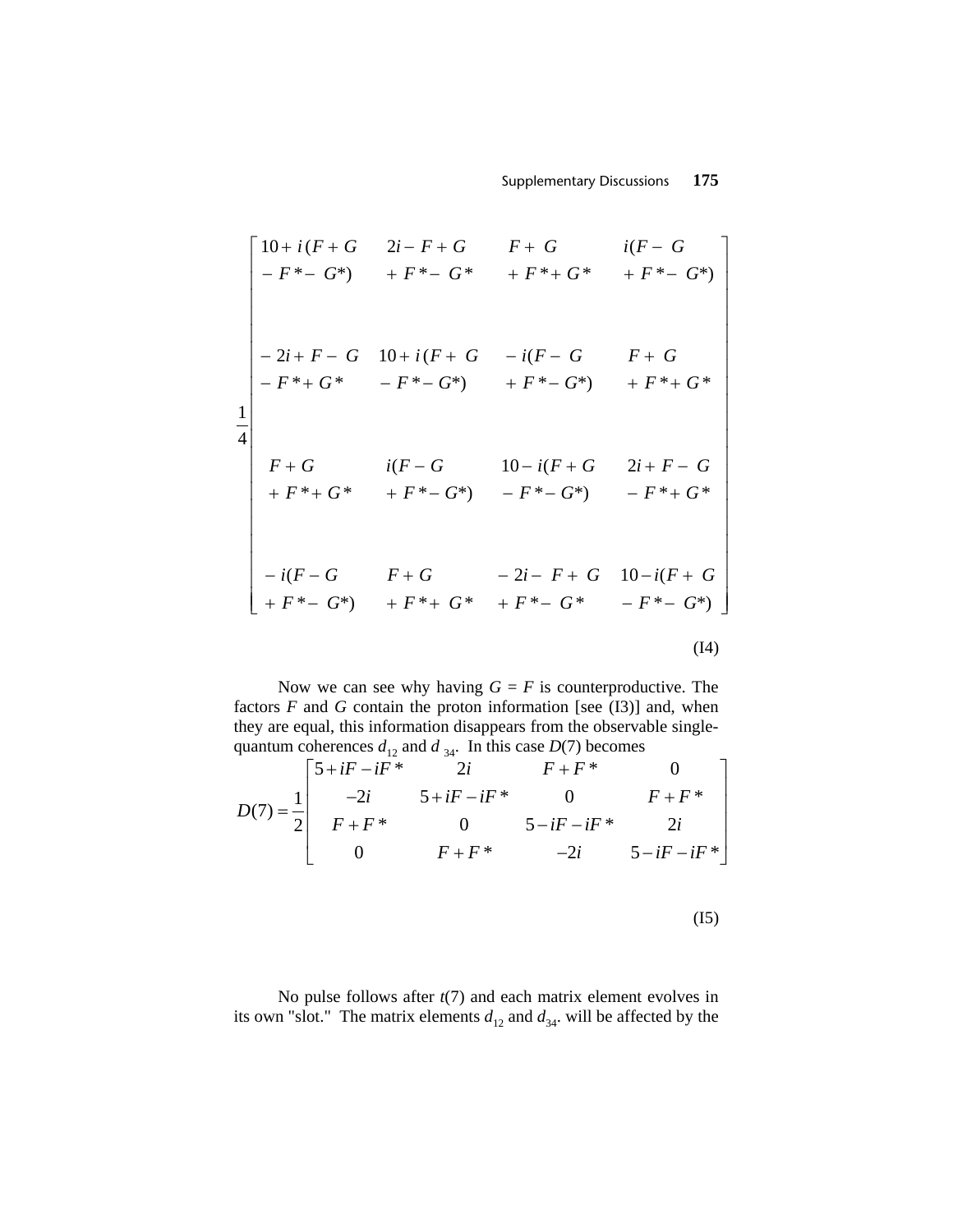## **176** Appendix I

carbon evolution during the detection  $t_d$  (preceded or not by the coupled evolution  $\Delta_2$ ) but they will not be proton modulated. We will not have a 2D.

The DM calculations in Sections 3.6 to 3.9 have been carried on *with* the delay  $\Delta_1 = 1/2J$ , i.e, with  $G = -F$  [see (I2)]. In this case D(7) is

$$
D(7) = \frac{1}{2} \begin{bmatrix} 5 & i - F + F^* & 0 & i(F + F^*) \\ -i + F - F^* & 5 & -i(F + F^*) & 0 \\ 0 & i(F + F^*) & 5 & i + F - F^* \\ -i(F + F^*) & F + F^* & -i - F + F^* & 5 \end{bmatrix}
$$

(I6)

Taking *F* from (I2) and using the notations (I.31)  

$$
c = \cos[\Omega_H(t_e + \Delta_1)]
$$

$$
s = \sin[\Omega_H(t_e + \Delta_1)]
$$

we obtain

$$
F = -2(c - is)
$$
  
\n
$$
F - F^* = 4is
$$
  
\n
$$
F + F^* = -4c
$$
\n(17)

By introducing (I7) into (I6) we can verify the expression of *D*(7) given in (I.35). The carbon observables  $d_{12}$  and  $d_{34}$  contain now the factor *s* which carries the proton information. The role of the subsequent coupled evolution  $\Delta_2$  is explained in Section 3.9.

#### **2DHETCOR without the 180***xC* **pulse**

We demonstrate here the result (I.51). The density matrix at *t*(1), taken from (I.12), is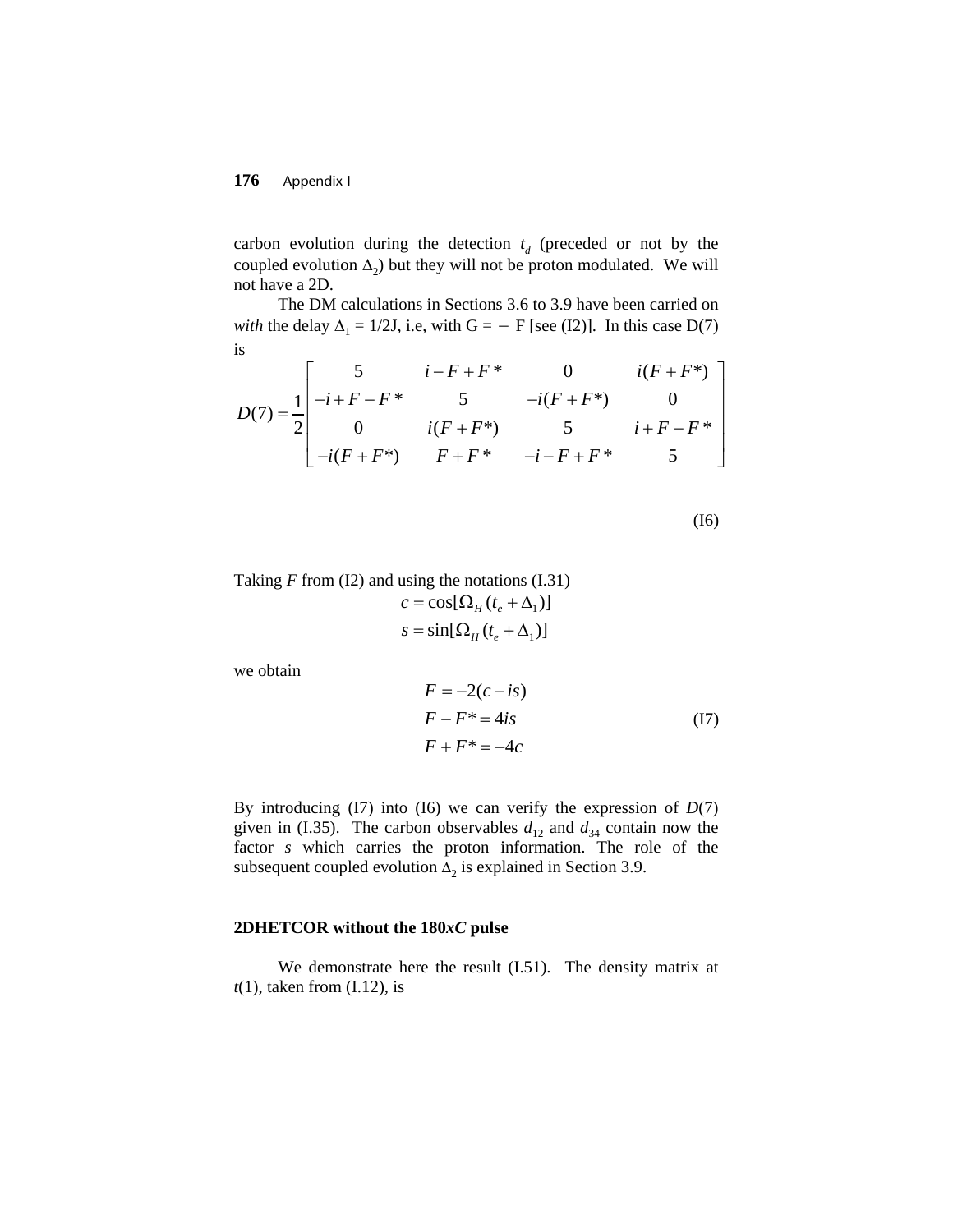$$
D(1) = \begin{bmatrix} 2 & 0 & -2i & 0 \\ 0 & 3 & 0 & -2i \\ 2i & 0 & 2 & 0 \\ 0 & 2i & 0 & 3 \end{bmatrix}
$$
 (I8)

Since the 180*xC* pulse and the delay  $\Delta_1$  are suppressed, all we have between  $t(1)$  and  $t(5)$  is an evolution  $t_e$ . The density matrix just before the 90*xCH* pulse is then

$$
D(5) = \begin{bmatrix} 2 & 0 & B & 0 \\ 0 & 3 & 0 & C \\ B^* & 0 & 2 & 0 \\ 0 & C^* & 0 & 3 \end{bmatrix}
$$
 (I9)

with

$$
B = -2i \exp(-i\Omega_{13}t_e)
$$
  
\n
$$
C = -2i \exp(-i\Omega_{24}t_e)
$$
\n(110)

We apply the 180*xCH* operator to (I9).

$$
D(5)R_{90xCH} = \frac{1}{2} \begin{bmatrix} 2+iB & 2i-B & 2i+B & -2+iB \\ 3i-C & 3+iC & -3+iC & 3i+C \\ 2i+B^* & -2+iB^* & 2+iB^* & 2i-B^* \\ -3+iC^* & 3i+C^* & 3i-C^* & 3+iC^* \end{bmatrix}
$$

Premultiplication with  $R_{90xCH}^{-1}$  gives the following expression for  $D(7)$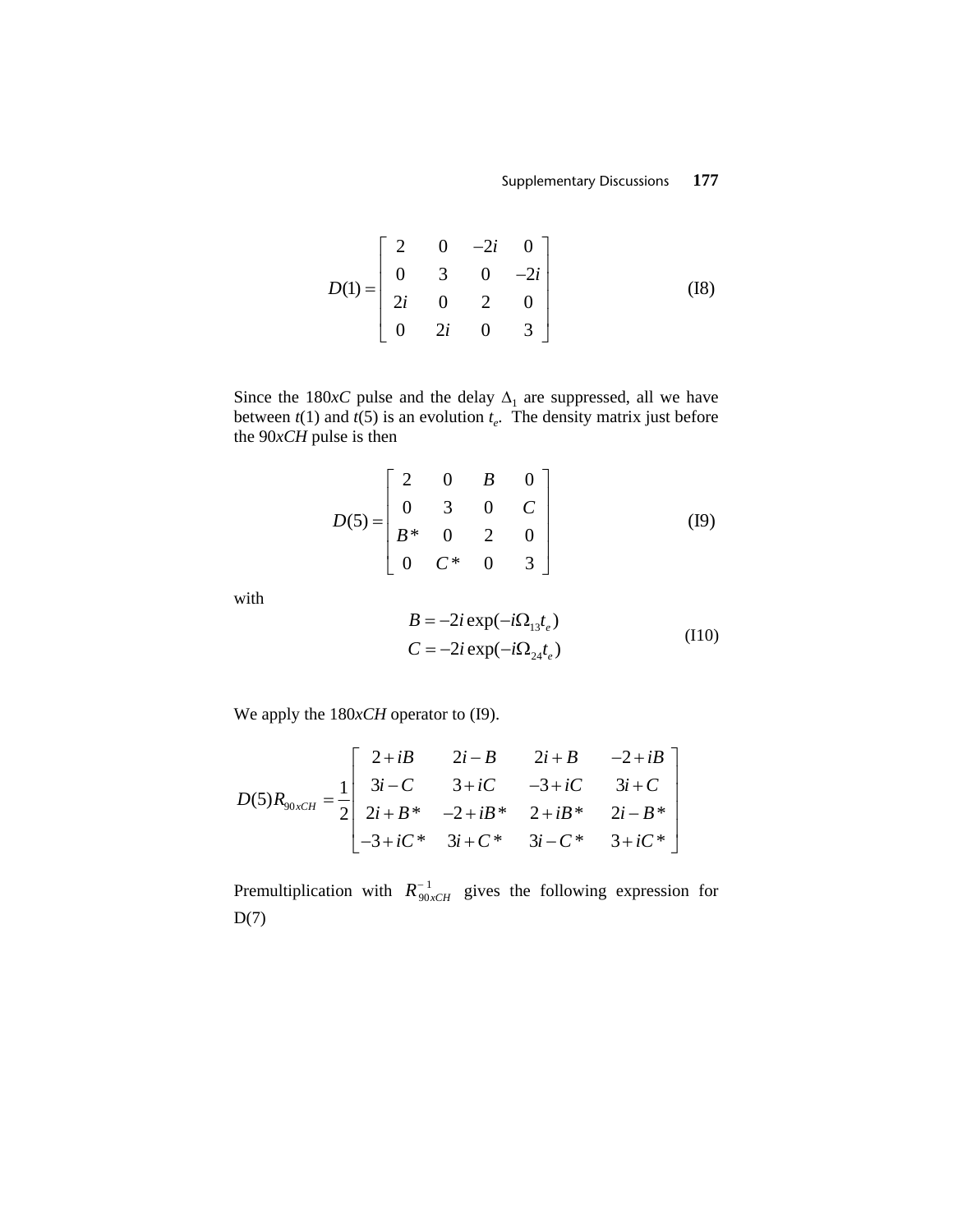**178** Appendix I

$$
\begin{bmatrix}\n10+i(B+C & 2i-B+C & B+C & i(B-C) \\
-B*-C^*) & +B^*-C^* & +B^*+C^* & +B^*-C^*\n\end{bmatrix}
$$
\n
$$
\begin{bmatrix}\n-2i+B-C & 10+i(B+C & -i(B-C & B+C) \\
-B^*+C^* & -F^*-C^*) & +B^*-C^* & +B^*+C^*\n\end{bmatrix}
$$
\n
$$
\begin{bmatrix}\nB+C & i(B-C & 10-i(B+C & 2i+B-C) \\
+B^*+C^* & +B^*-C^*) & -B^*-C^* & -B^*+C^*\n\end{bmatrix}
$$
\n
$$
\begin{bmatrix}\n-i(B-C & B+C & -2i-B+C & 10-i(B+C) \\
+B^*-C^*) & +B^*+C^* & +B^*-C^* & -B^*-C^*\n\end{bmatrix}
$$
\n(111)

We follow now the evolution of the carbon single-quantum coherences.

$$
d_{12}(7) = \frac{1}{4}(-2i - B + C + B^* - C^*)
$$
  
\n
$$
d_{34}(7) = \frac{1}{4}(-2i + B - C - B^* + C^*)
$$
  
\n
$$
d_{12}(7) + d_{34}(7) = -i
$$
\n(112)

The terms *B* and *C*, which contain the proton information, are absent from the sum. If we start the acquisition at *t*(7), with the decoupler on, we will not have a 2D. This is why  $\Delta_2$  still is necessary.

Proceeding as in (I.36) to (I.43) we have:

$$
d_{12}(8) = d_{12}(7) \exp(-i\Omega_C \Delta_2) \exp(-i\pi J \Delta_2)
$$
  
=  $-id_{12}(7) \exp(-i\Omega_C \Delta_2)$  (I13)  

$$
d_{34}(8) = +id_{34}(7) \exp(-i\Omega_C \Delta_2)
$$

Treating the detection as in (I.44) to (I.47) we obtain